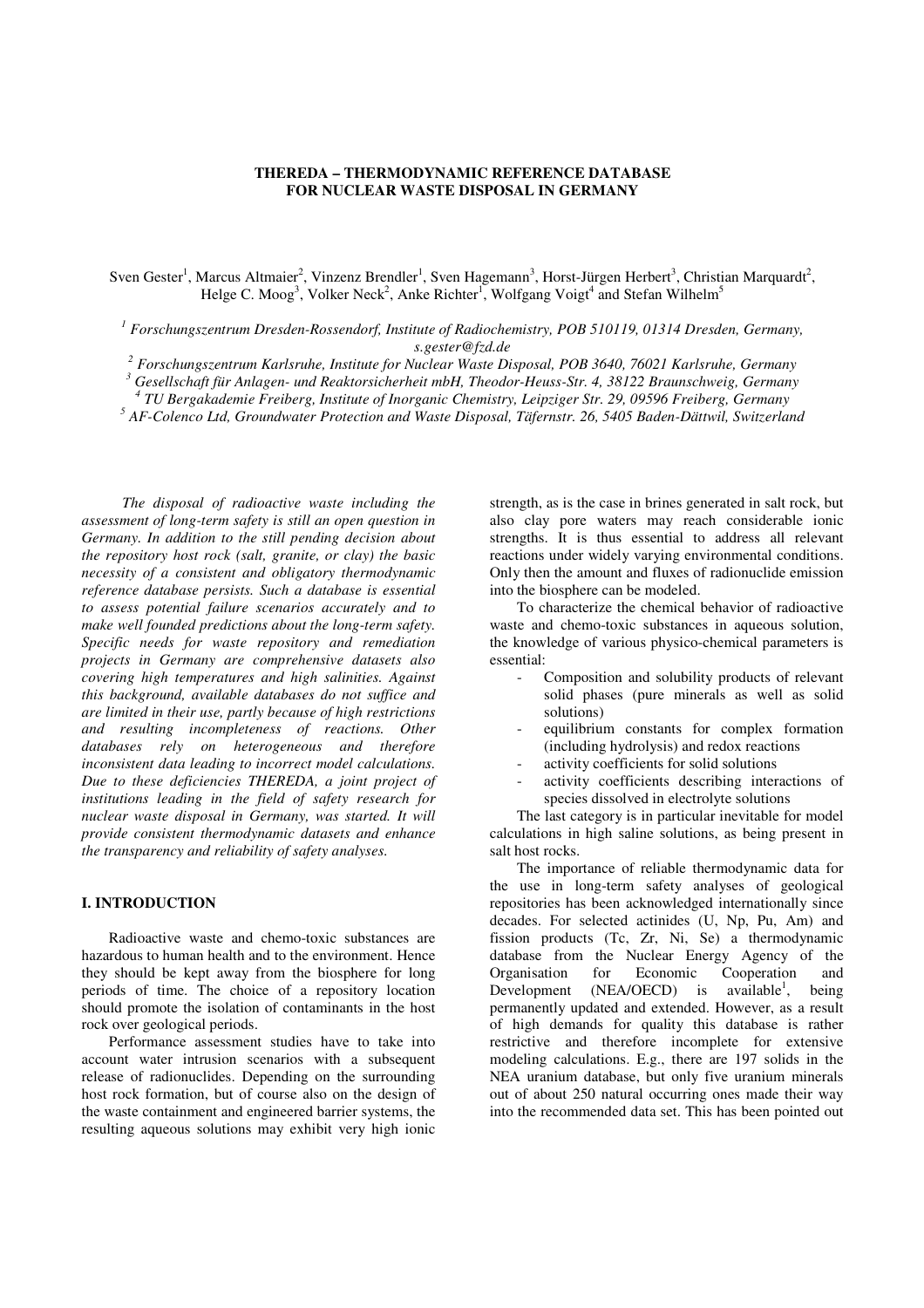(but unfortunately not corrected for) also by the Nagra/PSI data base<sup>2</sup>.

The use of further established databases (NBS tables, CODATA, IUPAC) is limited, especially when dealing with solutions of high ionic strength. Moreover, they lack data on many relevant radionuclides and other toxic metals.

Other thermodynamic databases were assembled in the context of specific final repository projects in the USA and in Switzerland and have been adapted to the respective projects<sup>3</sup>.

Therefore, a direct adaptation of already existing databases proved to be not sensible, especially when taking into account that Germany will have further requirements not relevant in other countries. First, the selection of a specific deep geological repository for high level radioactive waste (HLRW) is still an open question. Different host rock formations (salt, clay, granite) are currently surveyed in Germany, which implies varying solution compositions and ionic strengths. Second, the time frame for intermediate storage of the nuclear waste is not fixed yet, thus there are also concepts to be discussed coping with temperatures as high as 150 °C. Third, as there is not clear yet whether a German repository will be used for HLW, ILW and LLW simultaneously or not (then implying more than one deposit) the composition of the waste may vary considerably, too, again with effects on the temperatures to be dealt with.

## **II. OBJECTIVE**

Geochemical modeling of the near-field and far-field processes occurring in repositories for radioactive waste in the different rock formations currently under discussion in Germany poses special demands on a database with respect to the:

- relevance of species (main and trace elements),
- applicability in highly concentrated solutions,
- consistency, documentation, traceability and quality assurance.

Therefore a consortium was founded with the main objective of developing a comprehensive and internally consistent thermodynamic reference database fulfilling these demands. The collaboration includes institutions leading in the field of safety research for nuclear waste disposal in Germany, with some project partners being directly involved in long-term risk assessment ensuring risk-informed insight. It shall provide reliable and traceable answers to corresponding questions by means of consistent thermodynamic data for geochemical calculations. A thermodynamic database, THEREDA<sup>4</sup>, is now developed that:

- enables the prediction of the activity, speciation and solubility of relevant toxic elements,
- is applicable from low to high ionic strengths,
- fulfils specific German quality requirements, and
- will be the compulsory reference database for performance assessment studies.

To obtain synergistic effects aiming on a better overall cost-benefit ratio THEREDA will also address geochemical questions in relation to chemo-toxic waste already stored in Germany in various underground facilities.

THEREDA supports storage of an arbitrary number of stoichiometric condensed phases and mixed phases (gas phase, aqueous phase and solid solutions). In addition, provision is made for models which account for the non-ideality of mixed phases.

## **III. METHODOLOGY**

THEREDA is a joint venture of institutions, leading in the field of safety research for final disposal of radioactive waste in Germany. An overview of the project coordination and the structure of THEREDA is given in Fig. 1.



Fig. 1. Project coordination and structure of THEREDA.

#### **III.A. Data coverage**

An intensive collection and review of thermodynamic data includes species and phases with:

- host rock components (HMW-database<sup>5</sup> completed with Al, Si and Fe),
- container and waste matrix components (species of concrete and corrosion products and steel components),
- radionuclides (actinides and fission products like U, Np, Pu, Am, Cm, Pa, Th, Tc, Cs, Sm, I, Se, Sr, Ni, or Ra),
- toxic metals (Zn, Cr, Co, Cu, Cd, Hg, Pb) and As.

In the first stage of the project, THEREDA will comprise data of 28 elements relevant to a final storage of nuclear waste, with more than 2000 species.

#### **III.B. Quality management**

Within the project THEREDA, we seek to compile data of high quality, internal consistency and traceability, mainly from existing databases, and to complement this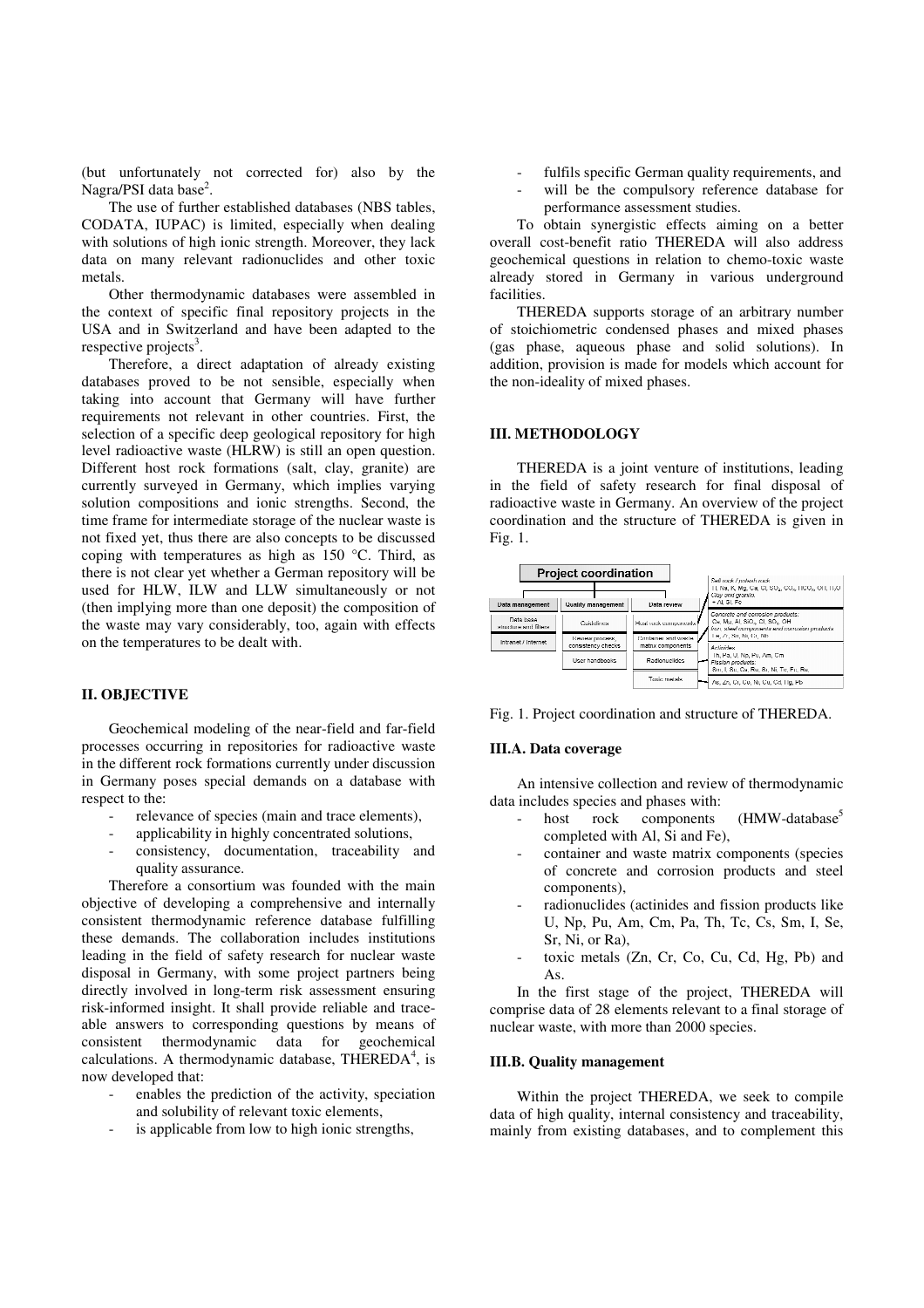basis particularly with datasets for high saline systems (Pitzer and SIT parameters) and systems at elevated temperatures. Persistent data gaps are closed via data of higher uncertainty or estimated values. The identification of such gaps can also aid decisions about the targets and priorities of future experimental programs.

Each dataset included in THEREDA is documented in detail and gets a grade of quality attached. Information about solid phase modification (like "crystalline" or "amorphous") is mandatory for any editor and specific marks are designated to indicate whether dissolution/ precipitation is kinetically controlled or not. Well known examples of differences in solubility of orders of magnitude between solids precipitating from oversaturated solutions and well crystalline "technical" products are the tetravalent actinides (see, e.g., Neck &  $\text{Kim}^6$  or Altmaier et al.<sup>7</sup> for details.). Consequently, higher grades of quality are allocated to thermodynamic parameters derived from experimental data, namely from non-thermochemical experiments, whereas estimated values determined from systematic trends in thermodynamic behavior (Linear Free Energy Relationships and other regressions or correlations) or from studies of chemical analogs get lower ratings. The fundamental philosophy here is that the omission of species and related reactions almost always generate larger errors than using respective data accepting a large uncertainty. The inherent storage of all associated data uncertainties provides for a later quantification of specific errors by numerical uncertainty and sensitivity analysis. Furthermore, the quality of data sources (primary or secondary literature, peer-reviewed or non-certified) is categorized.

The quality management in the project THEREDA covers three levels of evaluation including:

- rating of single data,
- internal and external reviews, validation and consistency check of the database,
- documentation for users (structure of parameter files, handbooks instructing users and editors).

To guarantee the consistency of datasets inside the thermodynamic database, different conversion paths are available (Fig. 2). Other important consistency rules require linking those parameters that were originally derived simultaneously from the same experimental raw data. In addition, some parameters are linked to specific sets of chemical species and are only valid within this combination.



Fig. 2. Elemental conversion steps between data types in THEREDA

#### **III.C. Data management**

Both data management and technical realization of THEREDA are using a databank system based on PostgreSQL and running on an Apache web server. An overview of the data flow paths is given in Fig. 3. One of the major goals of the project is to rely on open source software to minimize the risks of vendor dependence and incompatibilities, and to keep the long-term running costs for database maintenance low.



Fig. 3. Scheme of data management in THEREDA.

The database is filled through manual data input and the import of data from existing databases. All data will be stored in a generic and openly documented ASCII format. Specific user-defined queries and restrictions allow downloading subsets of the stored data in a generic and publicly documented ASCII format. Programmed export filters will be provided for a conversion of such subsets in formats specifically required by speciation and reactive transport codes. Moreover, external users can write their own specific parsers to convert the data to the